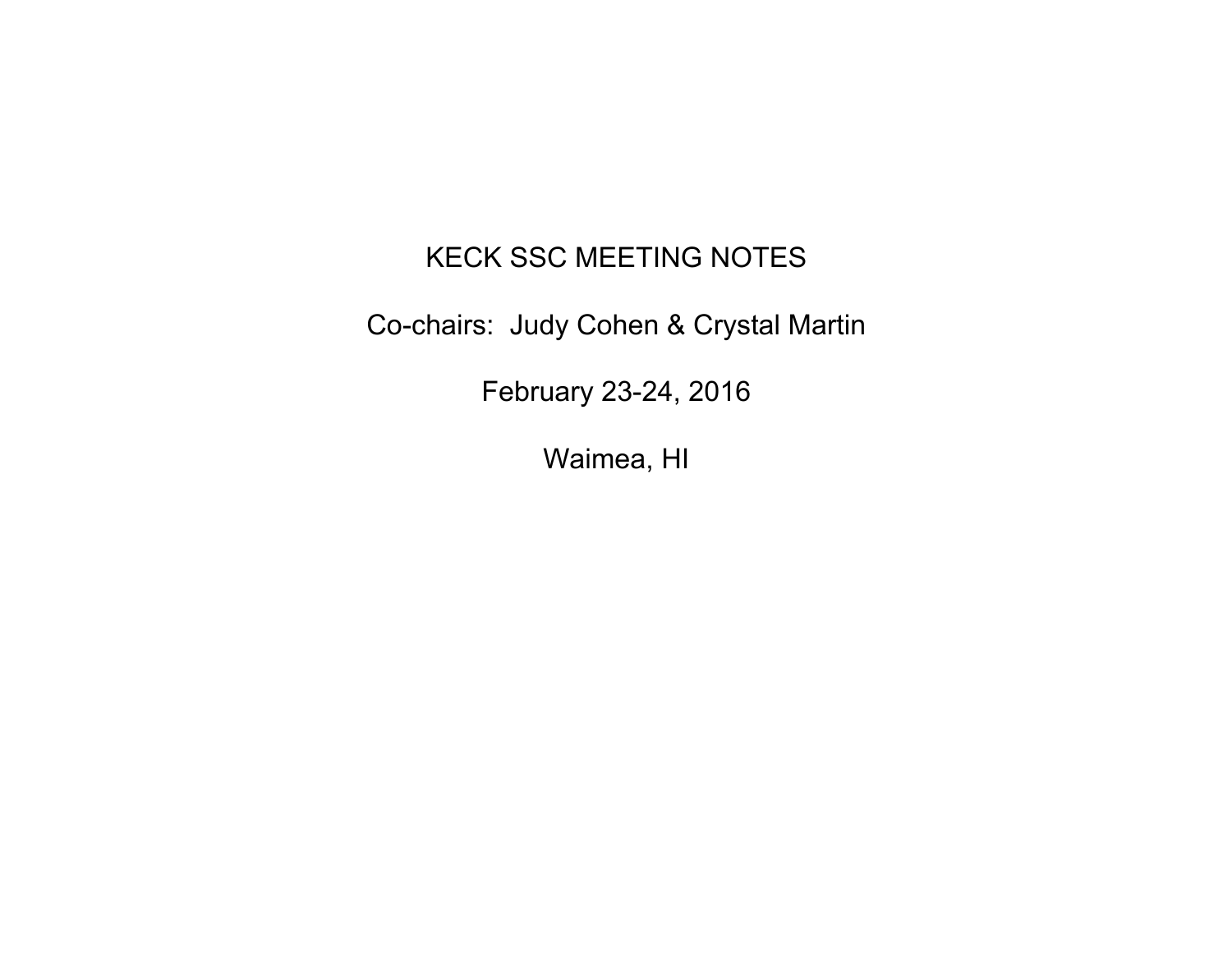### Acknowledgements

- There will be a one day symposium at UCLA Sep.  $14<sup>th</sup>$  to celebrate the life of Mike Jura, co-founder of UCLA's investment in IR astronomy
- SSC thanks the support astronomers for their continued support of WMKO science and their excellent reports.
- SSC thanks James Graham for his service to the SSC.
- SSC commends WMKO on the timely completion of the pathfinder segment, and notes its excellent performance (14 nm rms over the entire surface).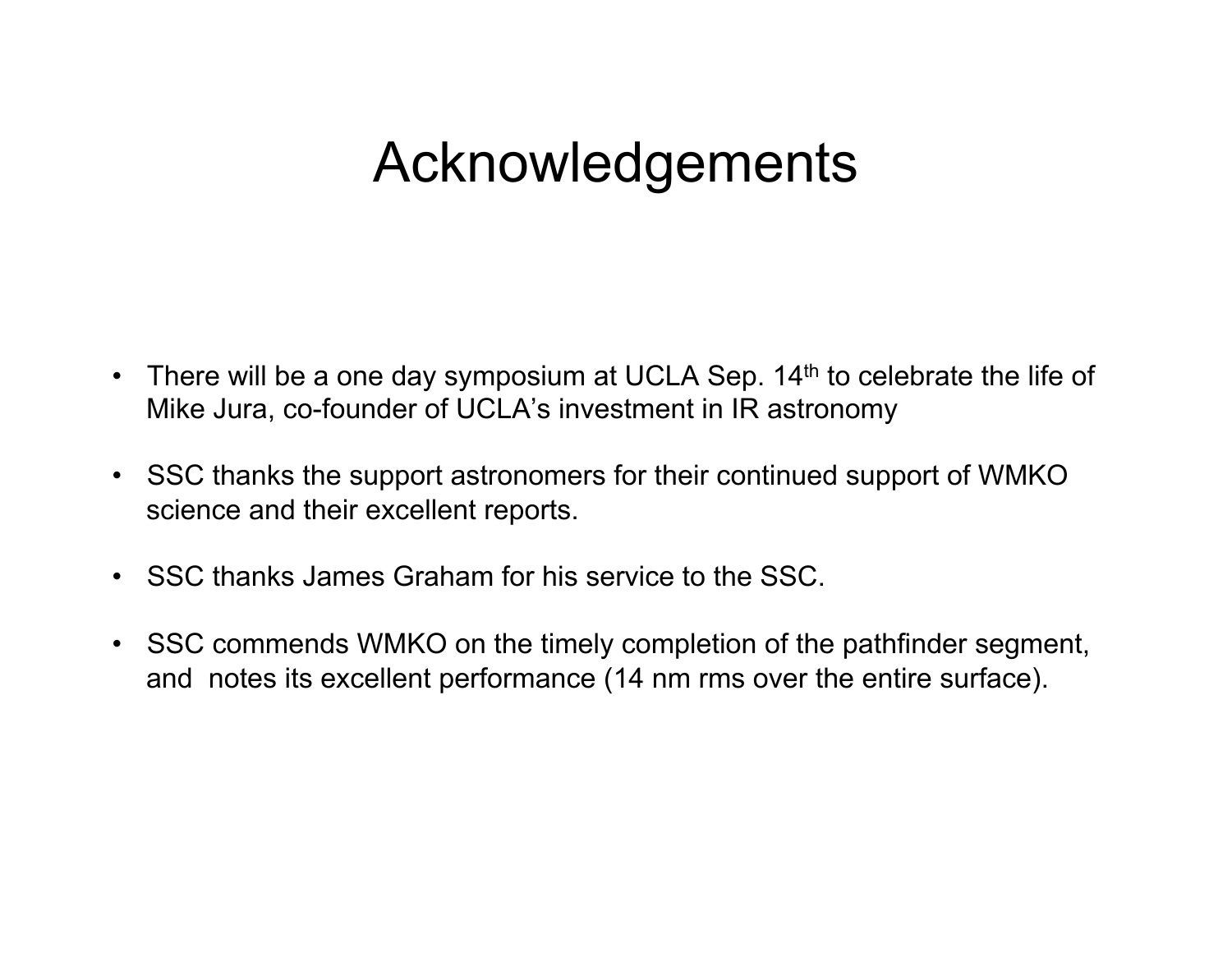#### **SHREK**

Successful System Design Review on 17 Feb 2016 with top level questions and answers:

Is PI change acceptable? *Yes ! The committee expressed high confidence in the PI and the team.* 

What is the international context for SHRFK? *SHREK is a compelling instrument, important both for survey work and in the context of several NASA space missions. It would be the only high precision RV instrument in the northern hemisphere on an 8-10 m telescope, with comparable science being possible in the south with the future VLT/ESPRESSO.* 

Does SHREK have the appropriate capabilities to perform this forefront science. *Yes!* 

SHREK team now addressing technical issues raised at review using the limited funding remaining from the System Design phase.

Presented Dec 2018 as first light; team now carrying date later by one quarter, and observatory planning for Oct 2019.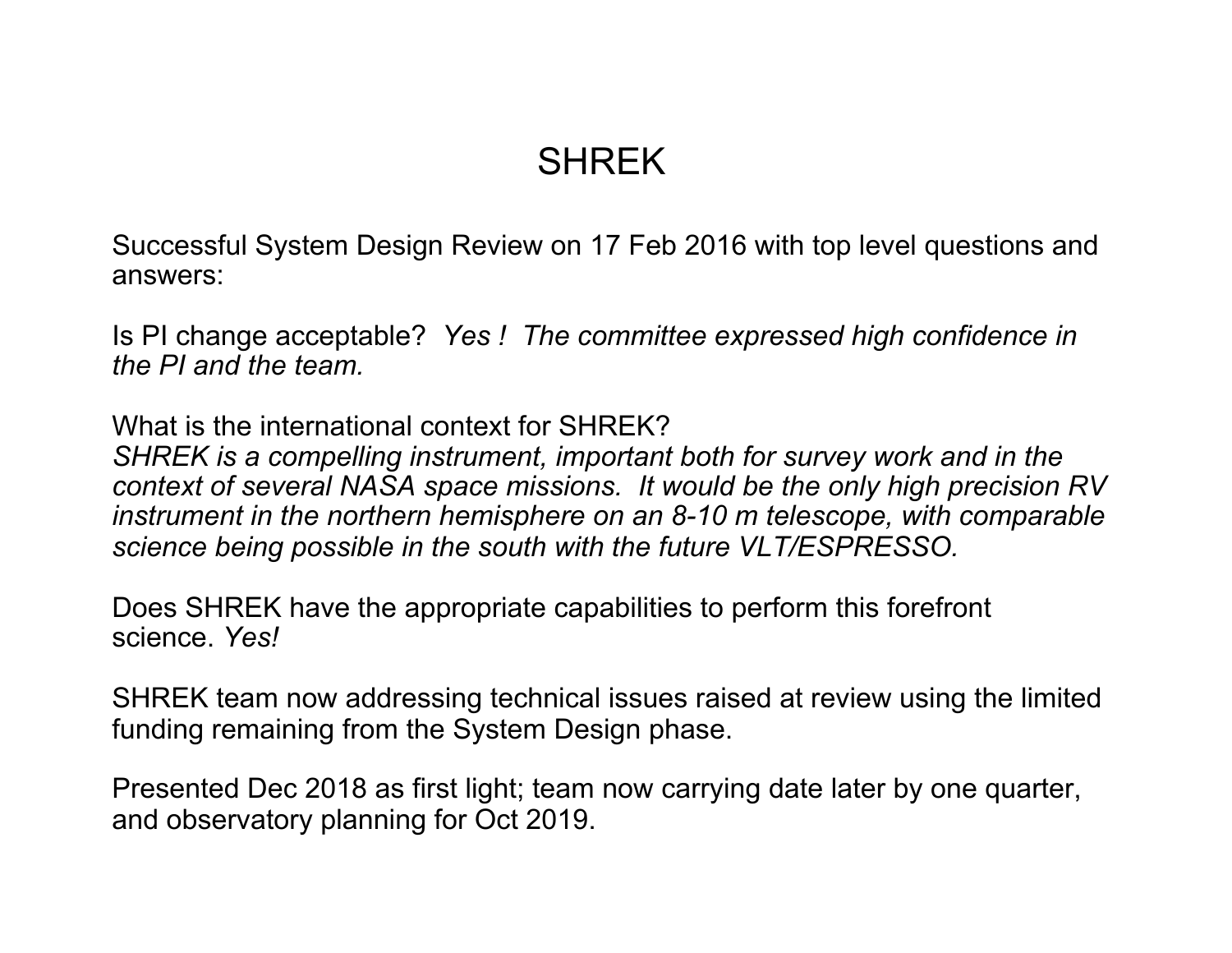#### SHREK – SSC Statement and Endorsement

SSC has full confidence in the PI and endorses the instrument including both blue and red arms. Addition of a laser comb should be explored if funds permit

Plan is that SHREK team should seek the needed instrument funding from private foundations:

*Complete Preliminary Design phase (~\$2M) Carry out Construction phase (~\$6.5M)* 

Time is of the essence given launch date for TESS (late 2017)

*SHREK schedule should allow SHREK to be commissioned before the PRV instrument planned for the 4m WIYN telescope for competitive reasons (first light in 2019)* 

*SHREK is a key instrument for NASA continuing as a Keck partner, review for next 5 year cooperative agreement will be in 2018.*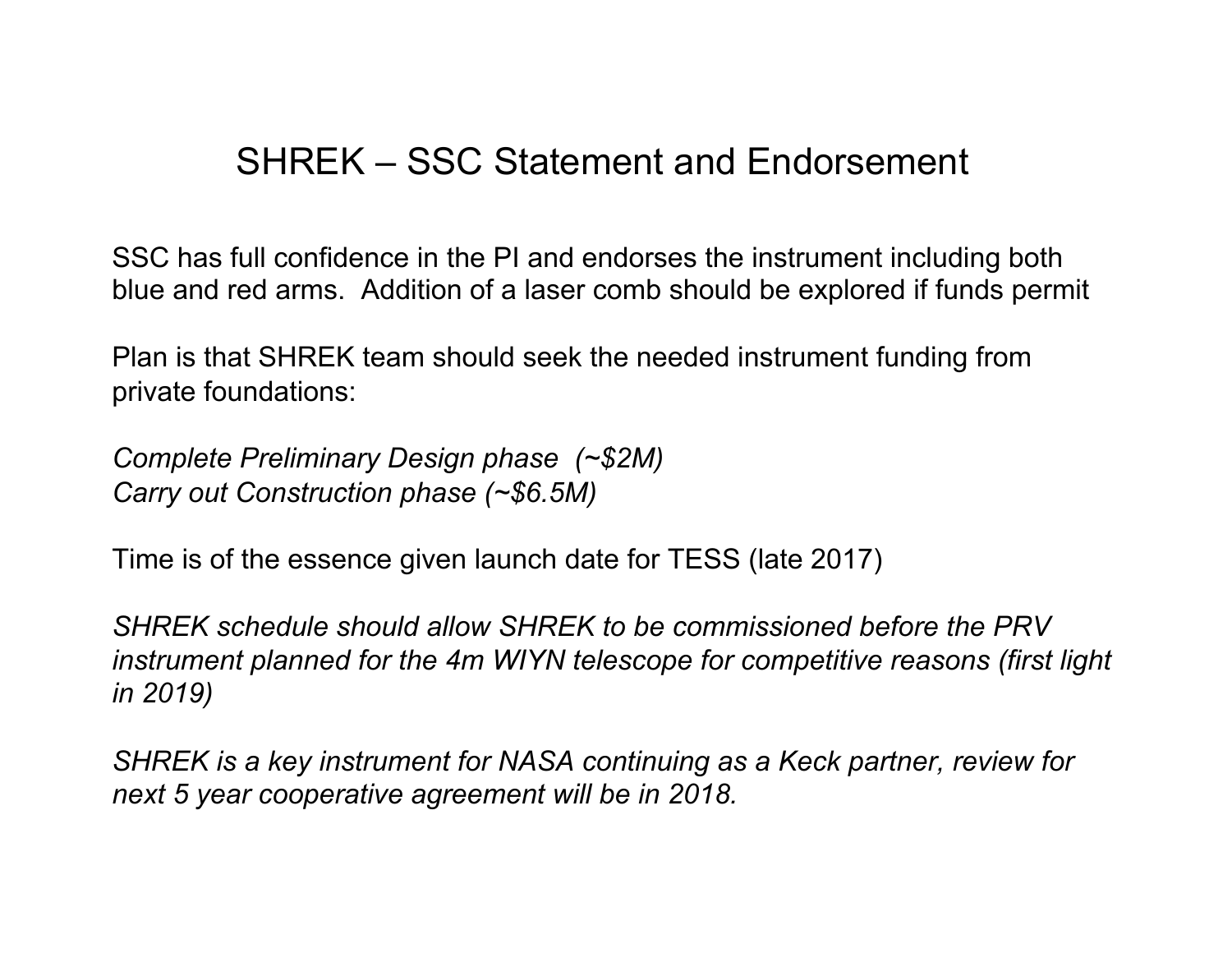#### Coronographic Testbed on Keck AO

D. Mawet (Caltech), E. Serabyn (JPL; PI) & P. Wizinowich (WMKO) request to pursue NASA funding to implement a coronograph module on the currently approved and funded fiber injection unit linking Keck-AO & NIRSPEC. Aim is to realize a "dark patch" for exoplanet studies.

Keck SSC feedback:

*Recommend that \$1.2M proposal moves forward so long as current AO science operations are not impacted.* 

*Metric for current and future AO performance should be documented.* 

*Benefit to Keck is engagement with AO experts in the community who could identify improvements in AO systems.* 

*Would like clarity on whether and when this capability would be usable by Keck Observatory community; impacts thinking on where nights to commission this capability should come from.* 

*SSC co-chairs have drafted two communications to Mawet approving 1) the funding proposal for future work, and 2) a separate request to "facilitize" recently completed work commissioning an L-band vector vortex coronograph and optimizing its performance, with the initial plan to make the system available for shared-risk observing for 1 yr followed by open use by the WMKO community.* 

*Commissioning time to be negotiated with WMKO director.*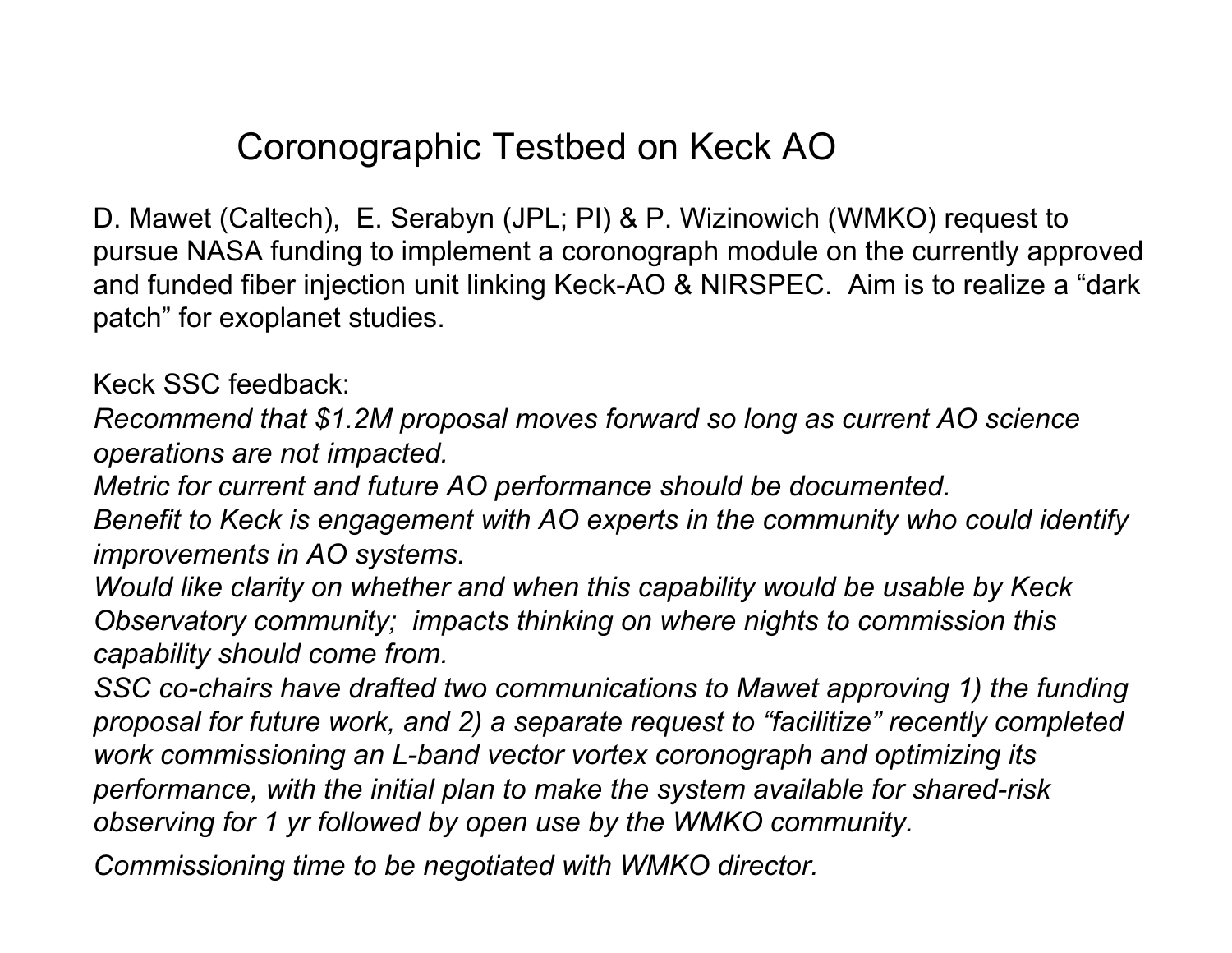#### KCWI-Blue

- Significant cost & schedule overruns led to Project Closeout Plan review in Jan 2016, attended by KCWI team, JPL, Caltech & WMKO.
- Results:
- 1. New bottoms-up cost estimate, detailed schedule & status tracking, & work agreement signed by PI.
- 2. New schedule: ship Oct. 21<sup>,t</sup>, 2016, first-light Jan 2017, shared-risk science in 2017B.
- 3. Substantial I&T completed, so major risks now retired.
- KCWI Science Advisory Team involved in planning for final I&T, commissioning, and science verification.
- Reporting by the project must track progress relative to the plan (and not just progress).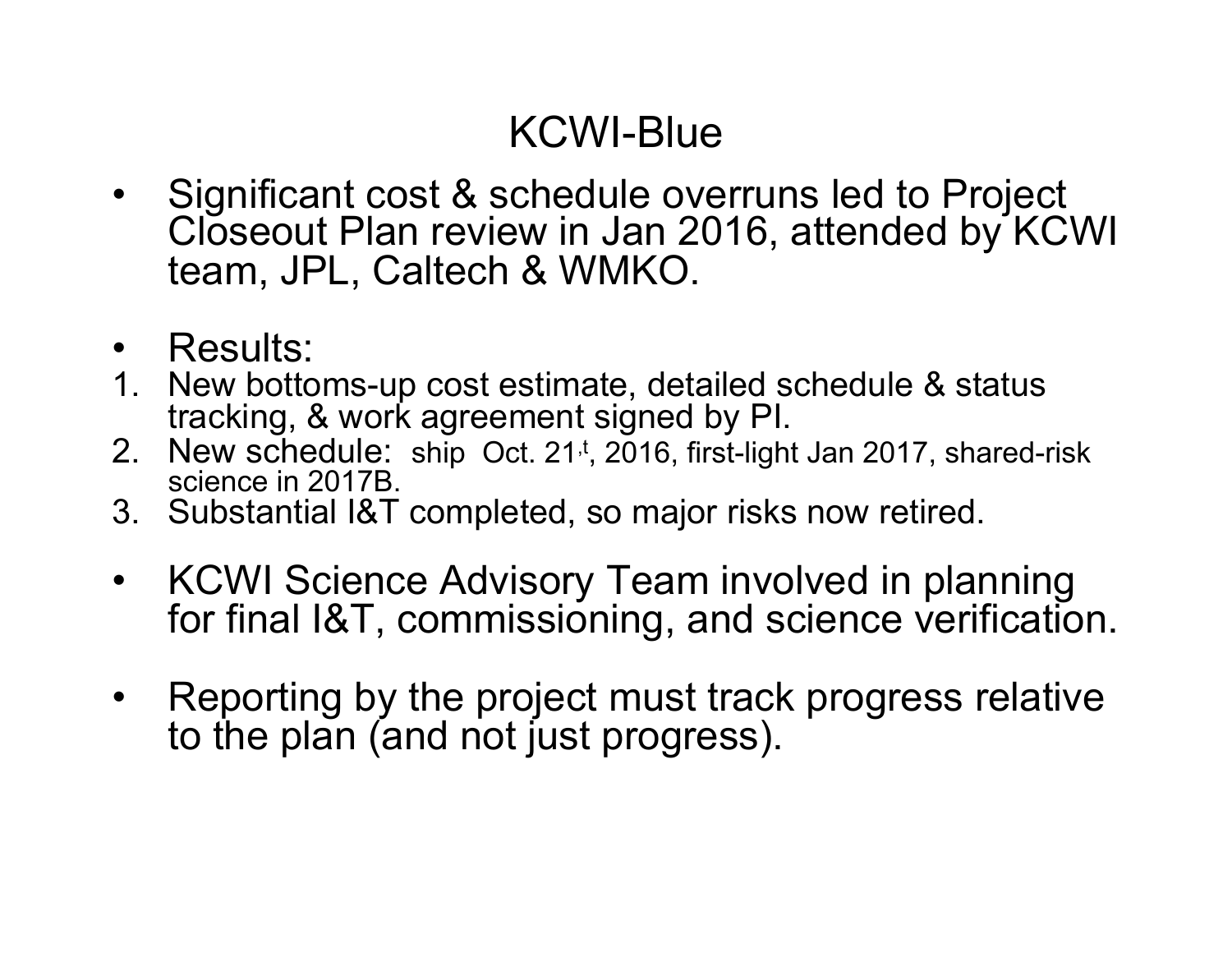#### KCWI Recommendations

- SSC is pleased that KCWI-B has been re-planned and restarted
- SSC is excited about the compelling science case for KCWI-B .
- SSC would like to see measurements of total throughput and blue sensitivity for KCWI-B as soon as possible
- At system design review, the KCWI-r project must demonstrate that appropriate lessons have been learned regarding cost control and project management based on the problems encountered with KCWI-B.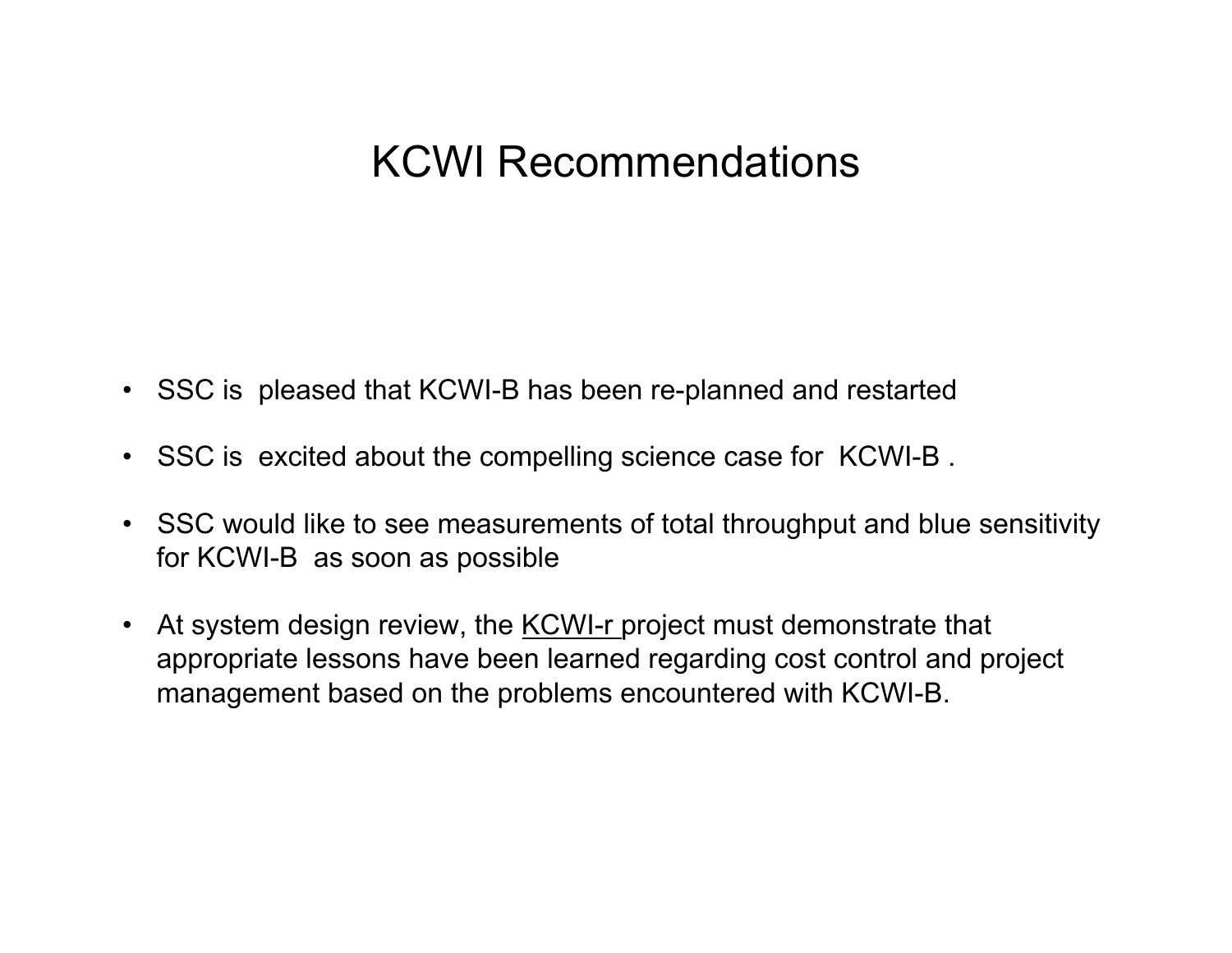### Observatory Report (1)

- 2015 Publications: Keck continues to be extremely productive, including 17 PhD theses (10-15% of all US PhDs). relatively constant in past few years.
- Three NSF proposals now under review: K2 AO upgrade (MSIP), K2 AO IR wavefront sensor (ATI), NIRSPEC Precision RV (MRI)
- TCS upgrade finishing this year (K2 then K1): improved acquisition & pointing
- New K2 laser:  $\sim$ 20x brighter return (R=7.5 mag), on track for April completion
- OSIRIS spectrograph detector upgrade: on track for April completion
- NIRSPEC major upgrade of detectors & electronics starting, with shutdown planned Oct 2017 - Jan 2018 & first light in Feb 2018
- K1 Deployable Tertiary: first light in March 2017. Working towards full crosspartnership implementation of both ToO and cadence observing.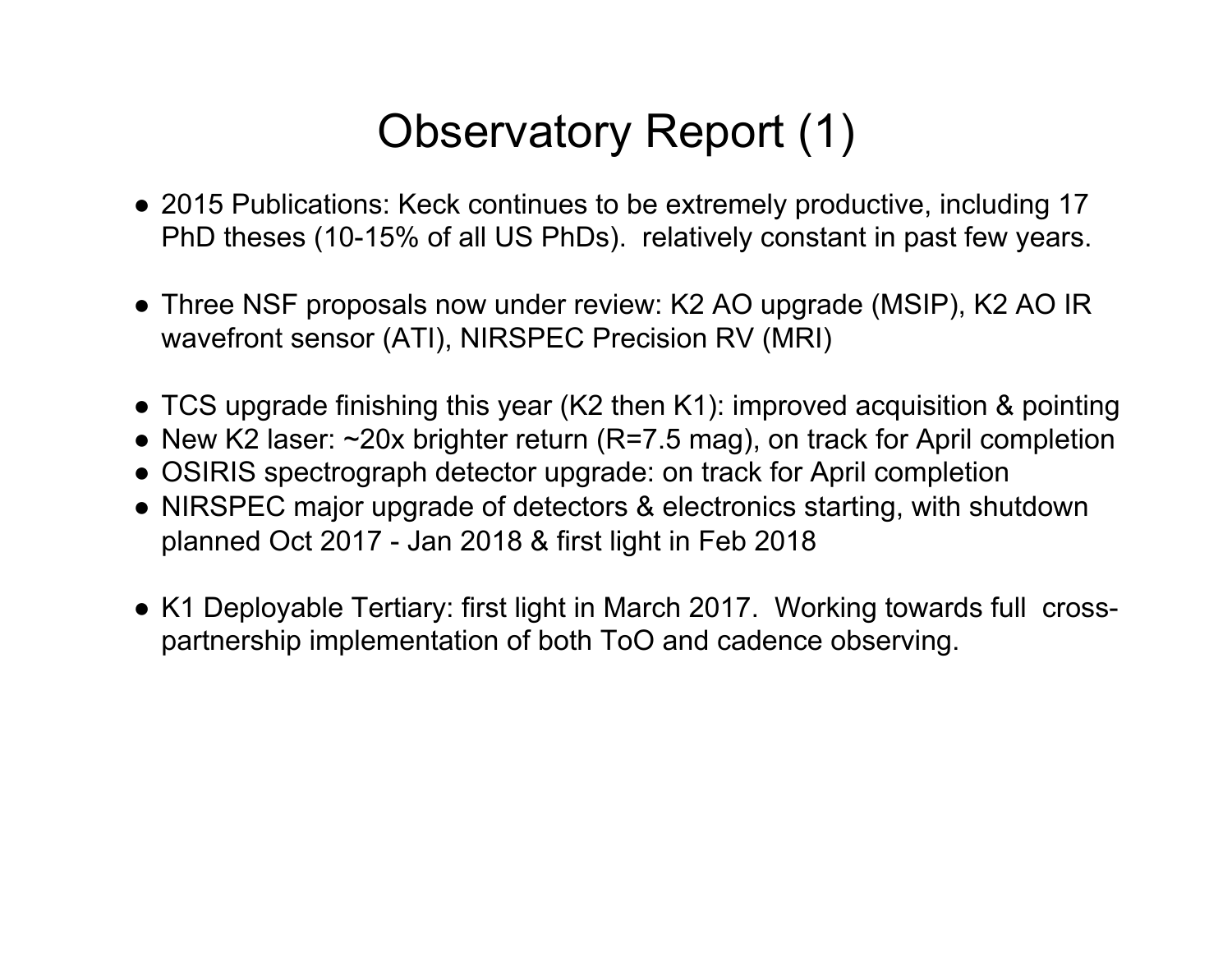### Observatory Report (2)

- KCWI-Blue: delayed, first light now Jan 2017, shared risk in 2017B
- NIRES: current estimate is shared risk in 2017A, but uncertain
- Mirror segment repairs planned to start later this year on segments that currently cannot be used.
- Expected completion of segment repair project in 2019.
- WMKO continues to contribute to Mauna Kea community outreach in Hawaii, building relationships with Hawaii government officials and the public
- Three new experienced support astronomers have been hired recently.
- Keck Strategic Plan: task forces completed, integration & adoption upcoming.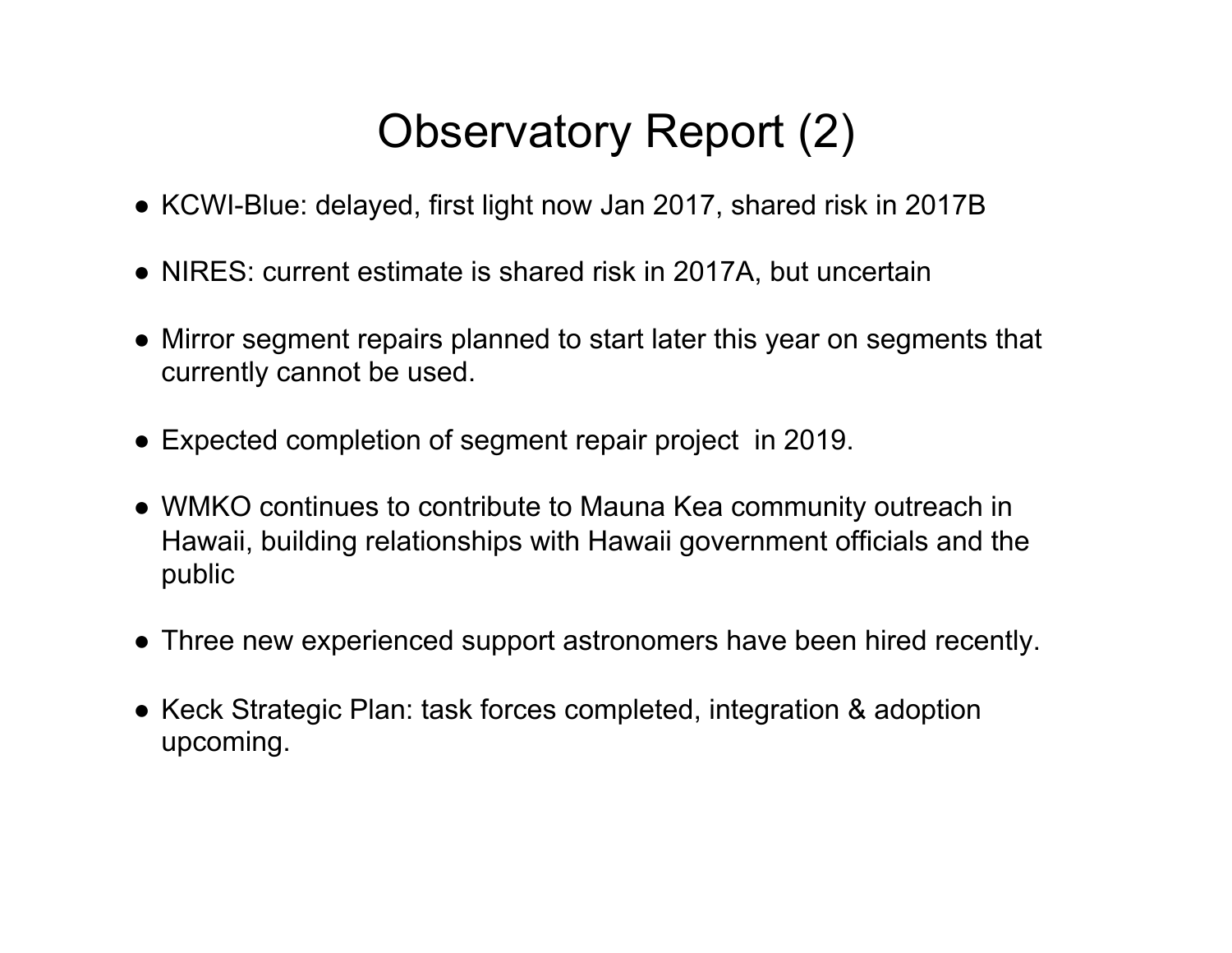### Instrument Reports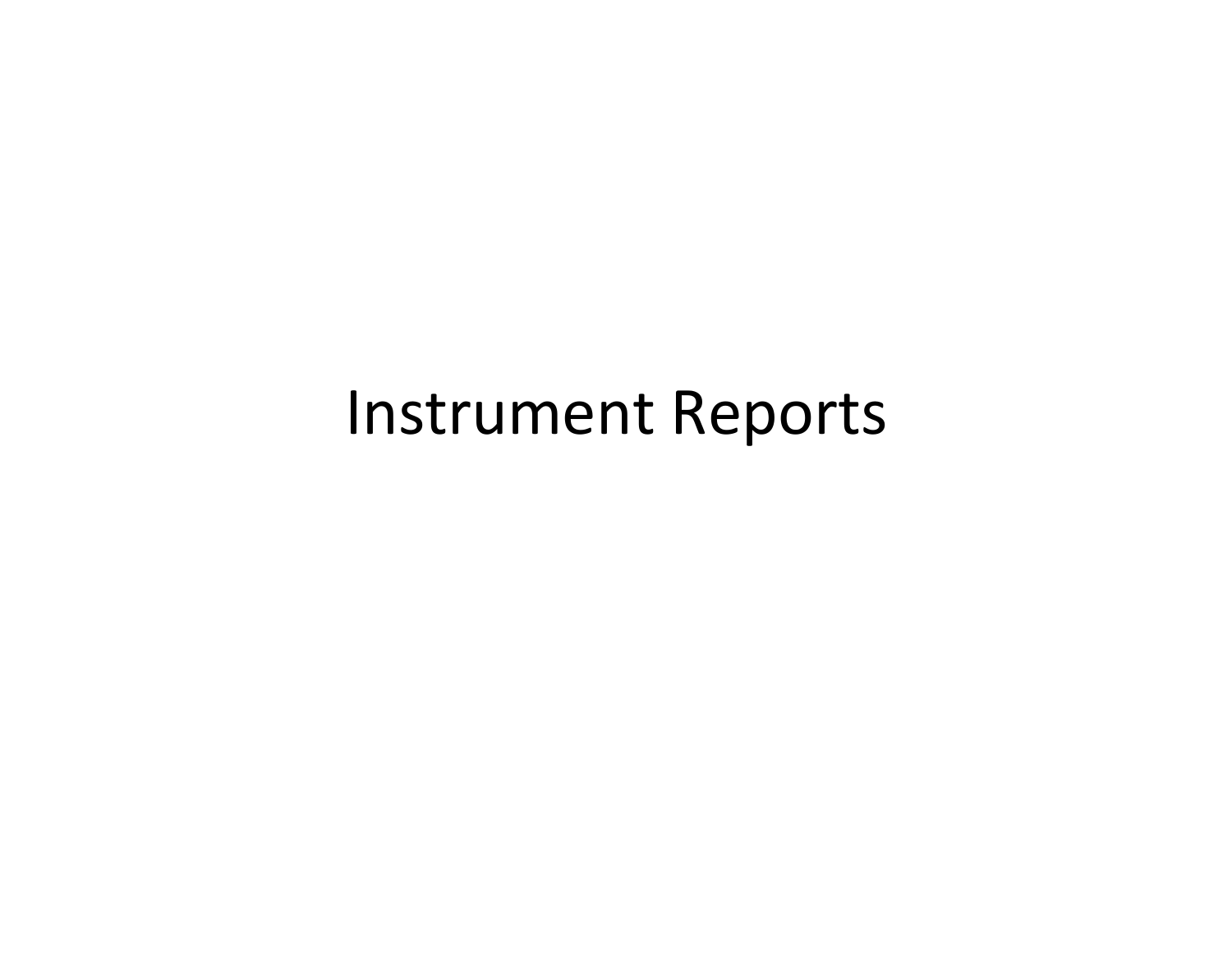# Observing metrics

- 24% observing time lost to weather in 2015 (compared to historical average of 15%)
- Concern that on-target, telescope inefficiency is increasing. Recommend a study to understand the causes.
- DEIMOS Fault time increasing: 5.2% in 2015
- No cross-institutional ToOs invoked so far.
- Recommend a method to record even informal ToOs.
	- Assign PIG number for unofficial ToOs.
	- Provide link to 'interrupt policy page' on afternoon checkout list for all instruments.
- Cadence observing needs discussion in the near future.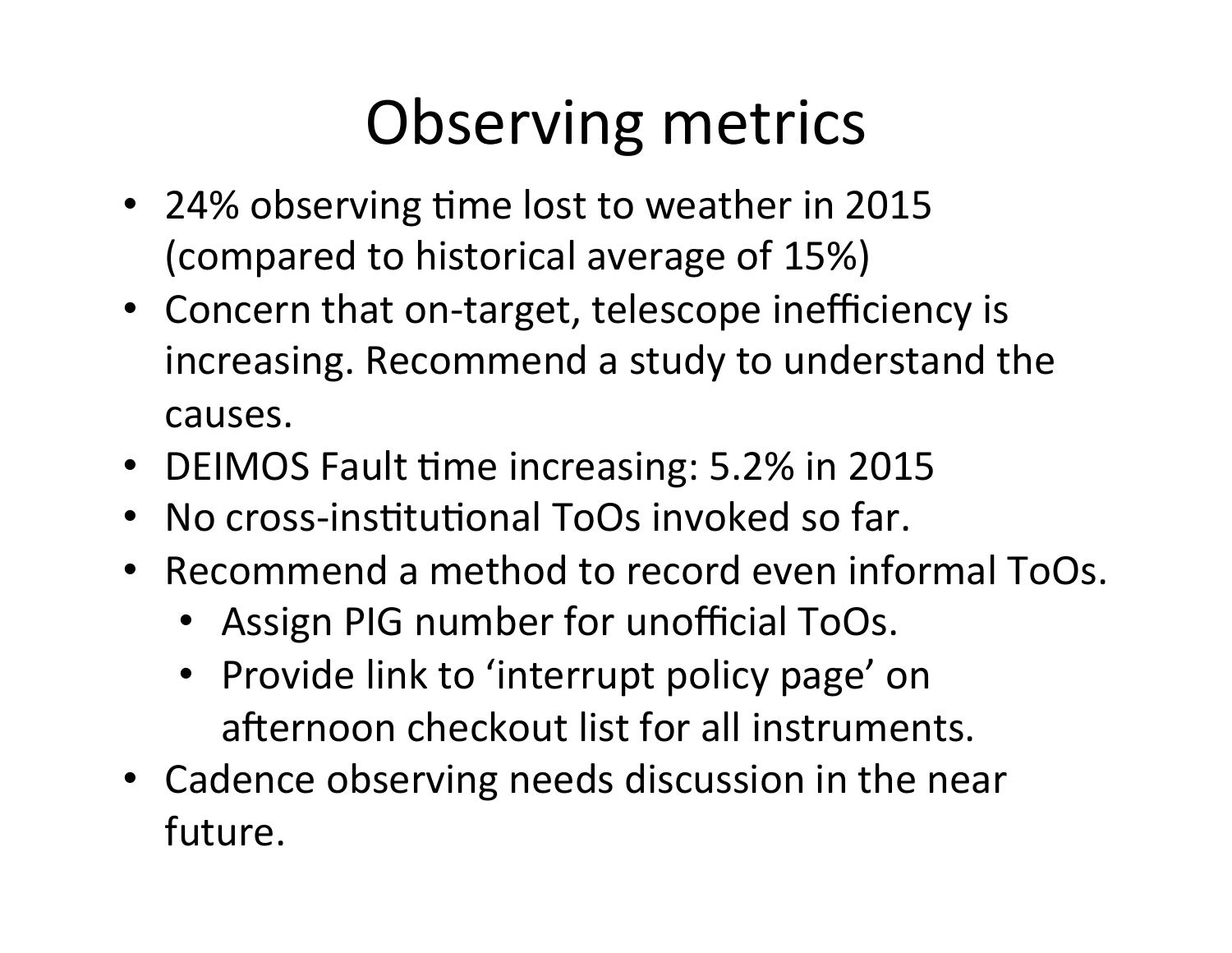## Data reduction pipelines

- MOSFIRE: owned and distributed by WMKO
- OSIRIS: many outstanding DRP issues; some (especially flux mis-assignment) are serious.
- NIRES and KCWI: DRP owned by WMKO upon instrument delivery
- NIRSPEC: pipeline being developed for KOA could be expanded as general purpose pipeline)
- Observatory needs to be proactive about collecting pipelines from the community.
	- Example: Multiple NIRC2 pipelines exist.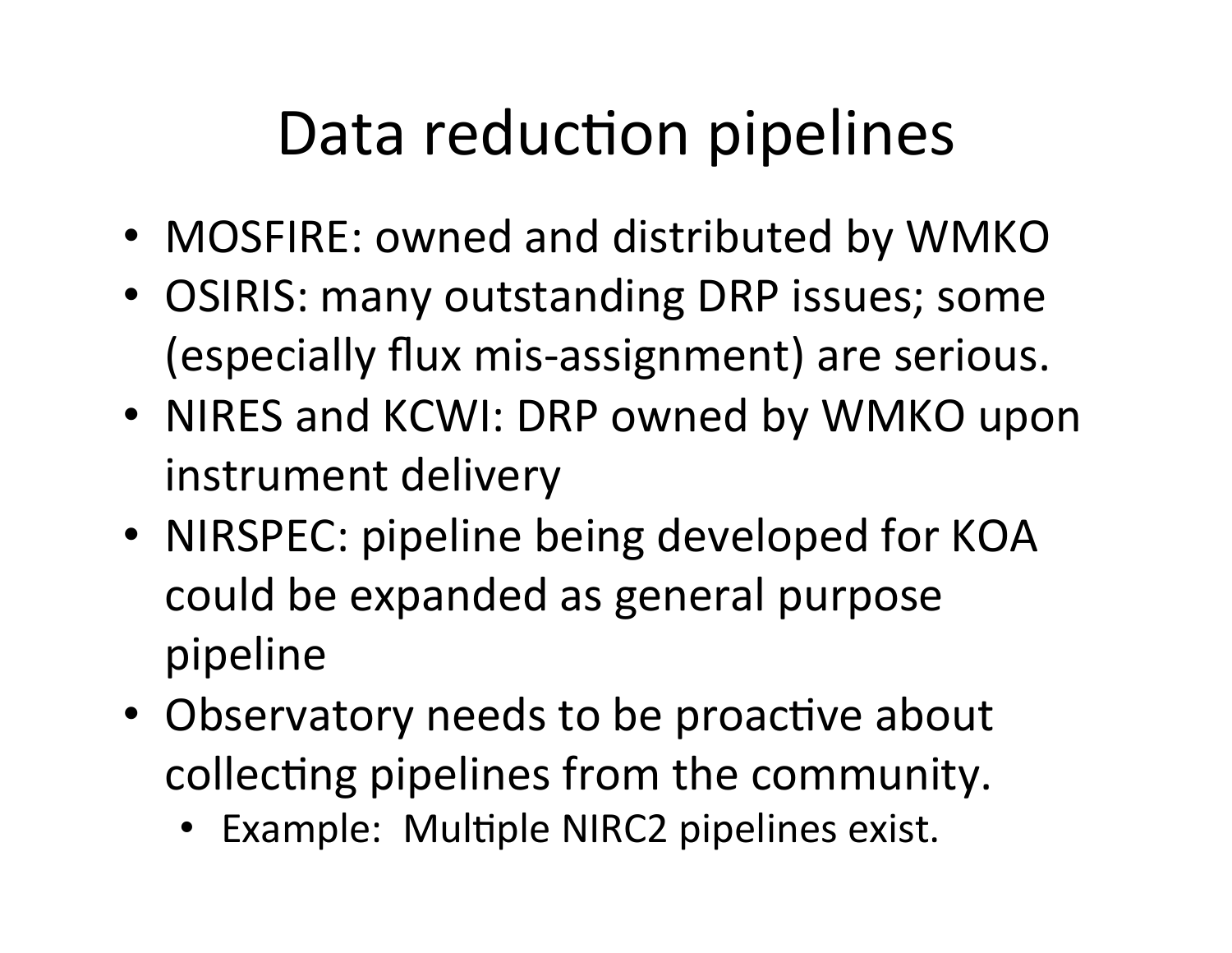# DEIMOS

- Service Mission repaired video boards but did not solve grating issues.
- Increased demand for DEIMOS imaging
	- ! New)*V*)filter)and)zeropoints)measured)for)*VRIZ*
	- . New imaging scripts
- Most DEIMOS faults due to grating subsystem
	- . Service Mission 2 scheduled for March to improve sliders 3 and 4 and reduce flexure to pre-Service Mission 1 values
	- . Many grating issues manifest as FCS problems, which are addressed with operational workarounds and software ("Fix) FCS")
- Discussion in progress to put pipeline (DEEP2DRP) onto Github
- Procurement of blue grating moving forward with 10 month lead time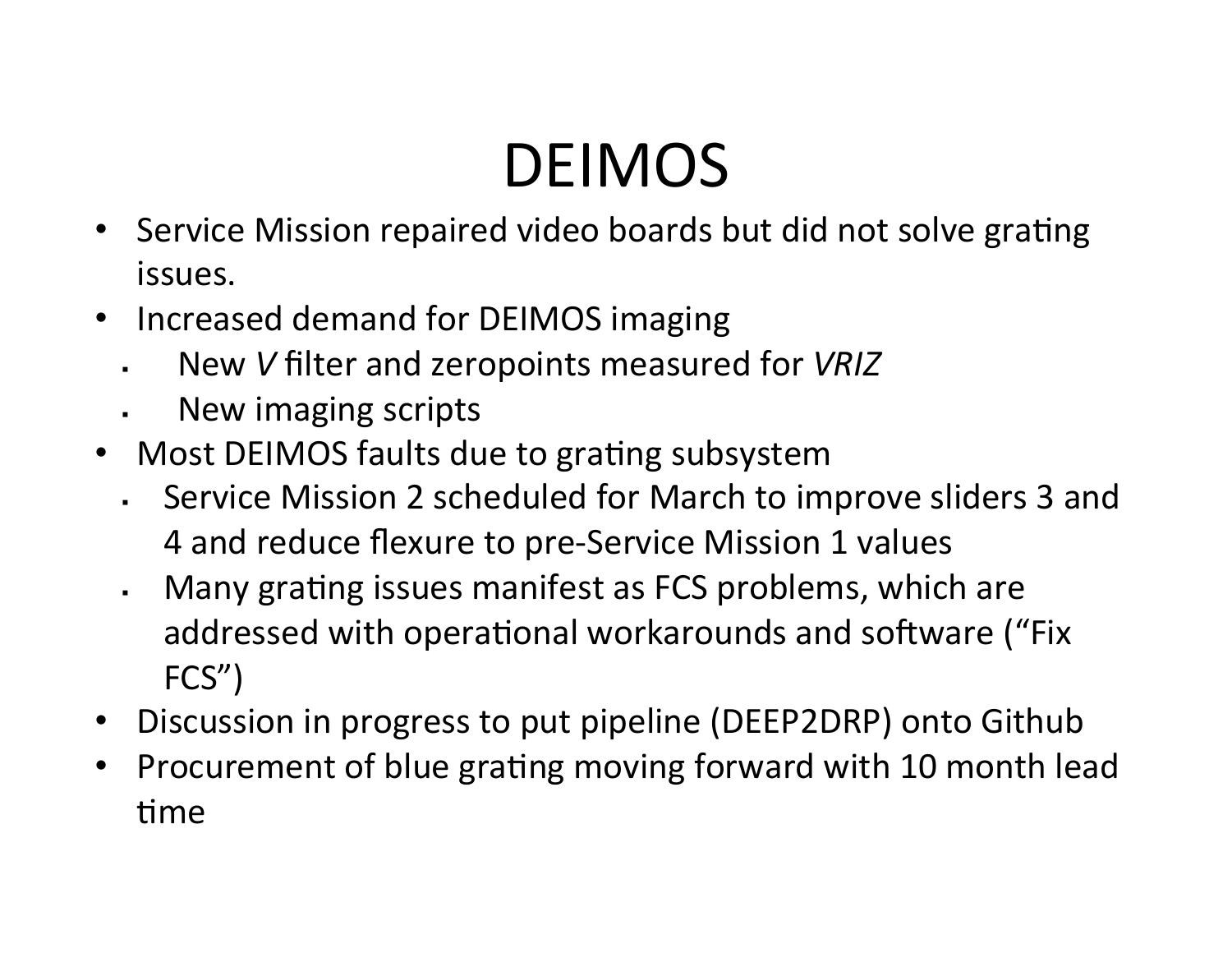## **MOSFIRE**

- Compensation for differential atmospheric refraction and guider flexure now implemented)
- Thermal stability of electronics improved (fixed set points on thermal control system)
- Slitmask design software (MAGMA) updated
- Instrument faults are mostly due to guider and a control board failure, disk failures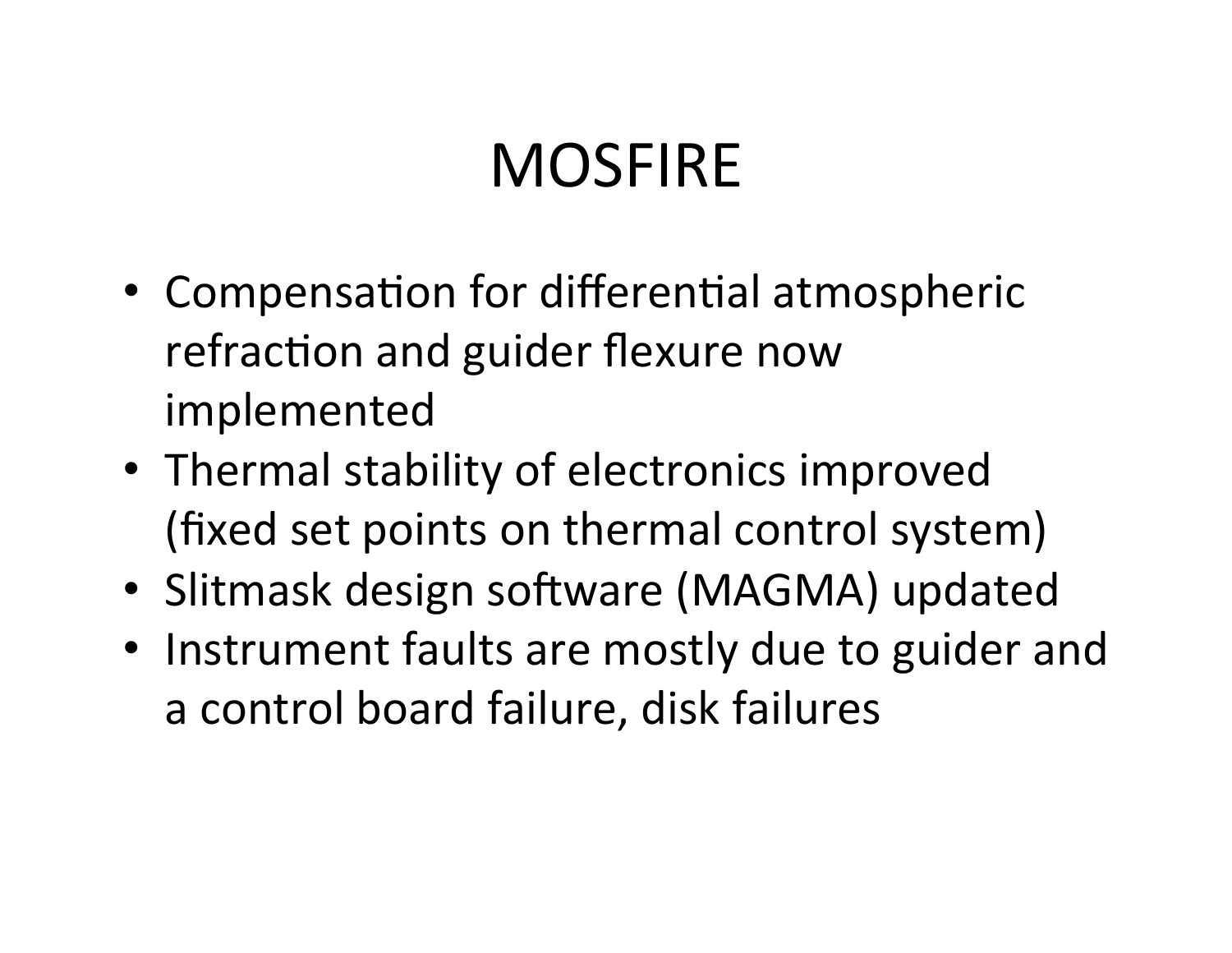# LRIS

- Image Quality Monitoring (IQM) in MAGIQ greatly)improved
- Dichroics have been realigned
- LRIS instrument faults responsible for just 5 hours lost in 2015
- New LRIS GUI being developed to facilitate other software upgrades (e.g., VNC servers); include instrument light path
- Plan to port MOSFIRE DRP to LRIS
- Future projects: throughput monitoring, fix  $5<sup>th</sup>$ grating port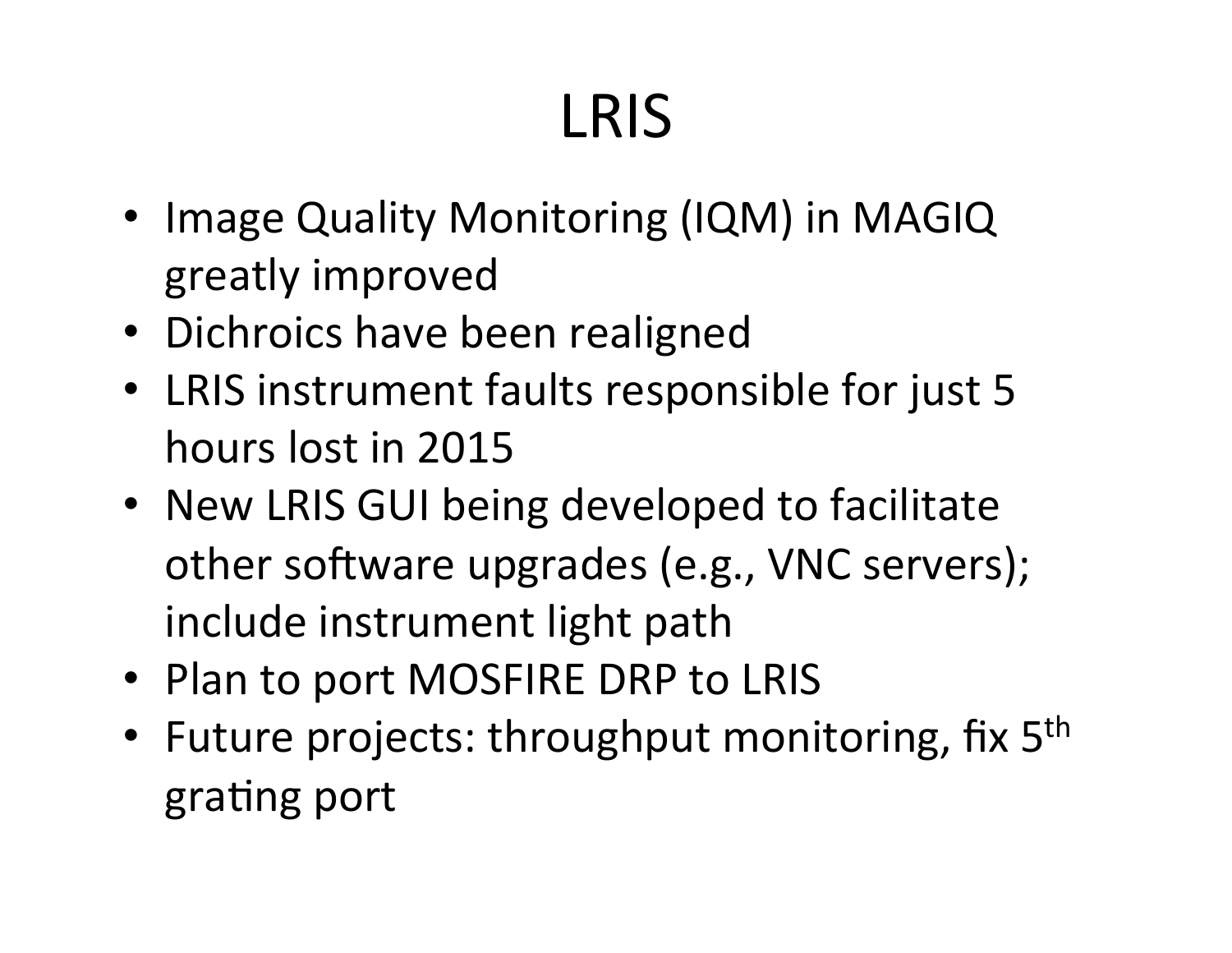# **HIRES**

- Very stable year
	- Repaired video board on CCD1
	- $-$  New shutter mechanism controller
- Future work: new deuterium lamp for blue flux in flat fields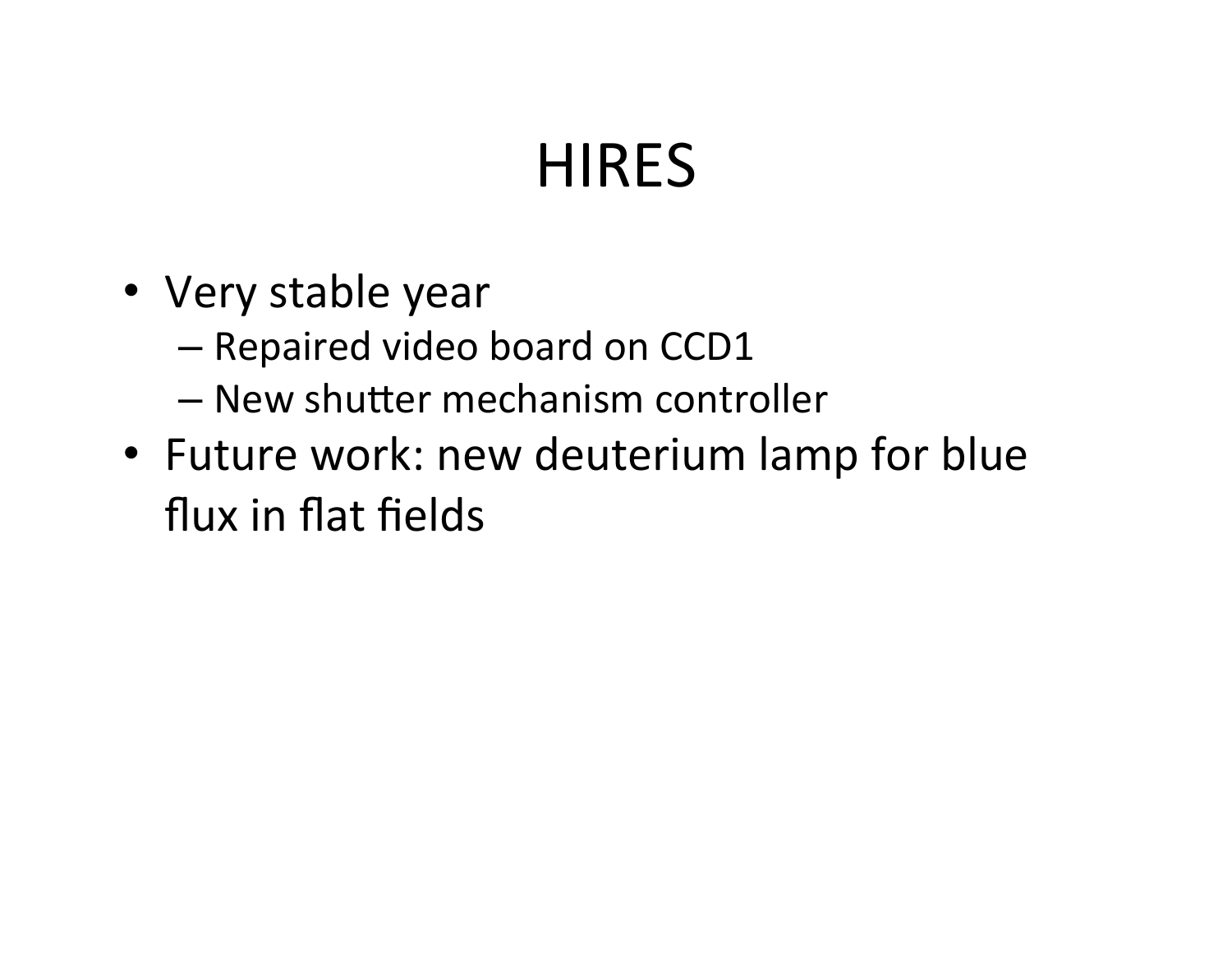# NIRSPEC

- Successful recovery from cracked dewar window. Spare under procurement.
- Clean optics to remove artifacts in flat fields
- Server crashes still dominate faults.
	- $-$  Increase in crashes in last 3 years.
	- $-$  Perhaps due to dirty fiber optics and/or AO/non-AO reconfigurations.
- New Level-1 DRP in KOA and quick-look at telescope
	- $-$  Point source optimized. Automated.
- Funded NIRSPEC detector upgrade underway
	- $-6.5x$  improvement in time for a given SNR.
	- $-$  New slit viewing detector for science quality long wavelength imaging
	- $-$  Improved grating stability
	- Remove from service in late 2017B, re-commision in early 2018A
- Proposal for precision radial velocity submitted to NSF MRI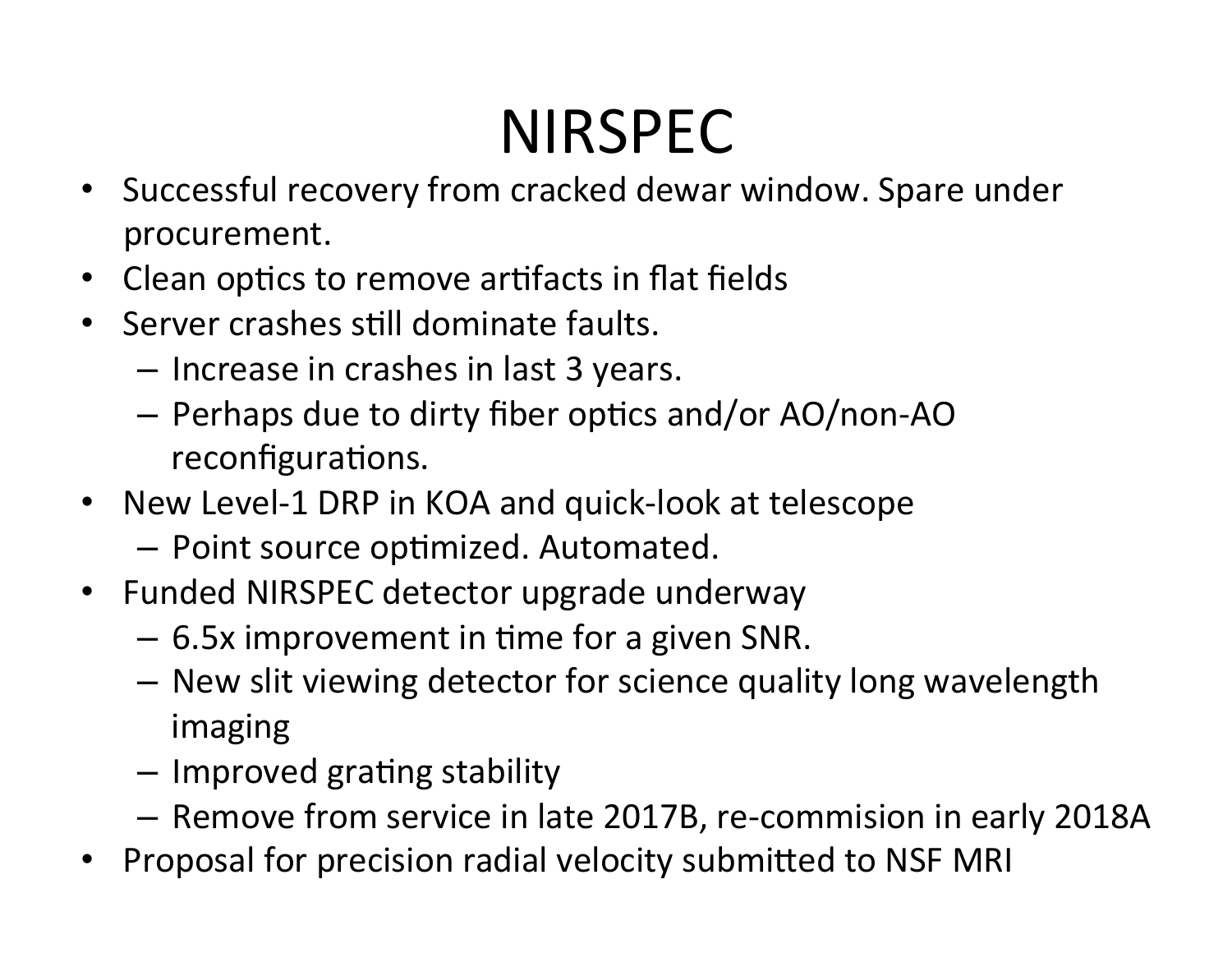# ESI

• Fixed small operational issues, but overall very stable performance over the year

# OSIRIS

- Rectification matrices: hot pixel problem addressed
- DRP flux mis-assignment problem not yet solved, but broad working group of users and Keck SAs now working on it
	- Suggest concerted co-located effort of key players, e.g., Hack Week at UCLA, to understand and correct problems
	- Chief Scientist will organize
- SPEC detector upgrade underway with small issues (USB) interface, 60 Hz pickup) being addressed.
- Return to service mid-April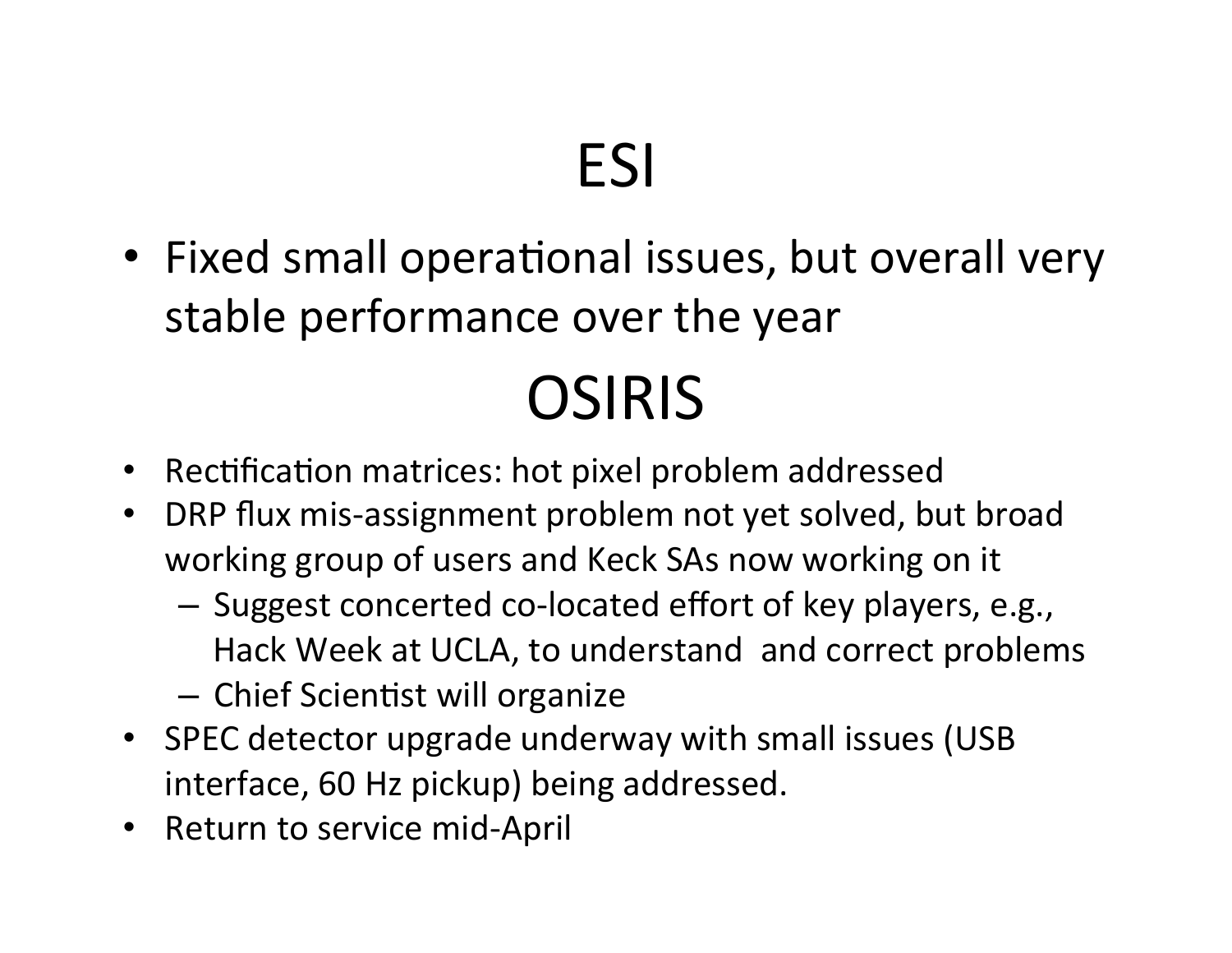# NIRC2

- Service mission complete
	- . L band vortex coronagraph installed, delivered with pipeline
	- . Cold heads purged
	- . AO bench realigned
- Temperature fluctuations being monitored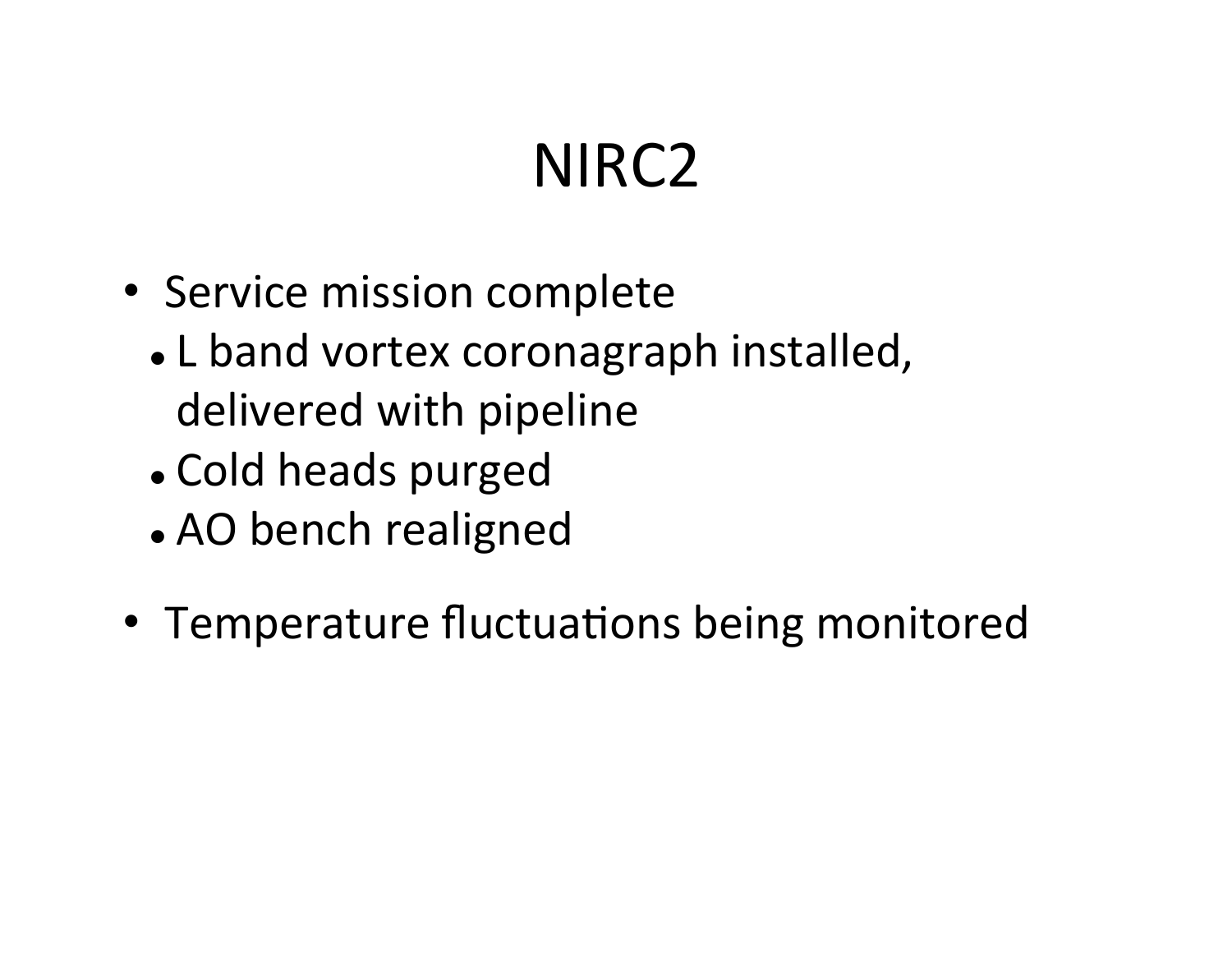# Keck)Observatory)Archive

- All instruments, including NIRC and LWS, now represented in KOA
- KOA accepts user-contributed, high-level data products
- VO compliant
- ADS bibcodes implemented
- Includes interactive visualizers
- NIRSPEC DRP implemented
- LRIS DRP study complete
- KOA won 2015 NASA Achievement Award!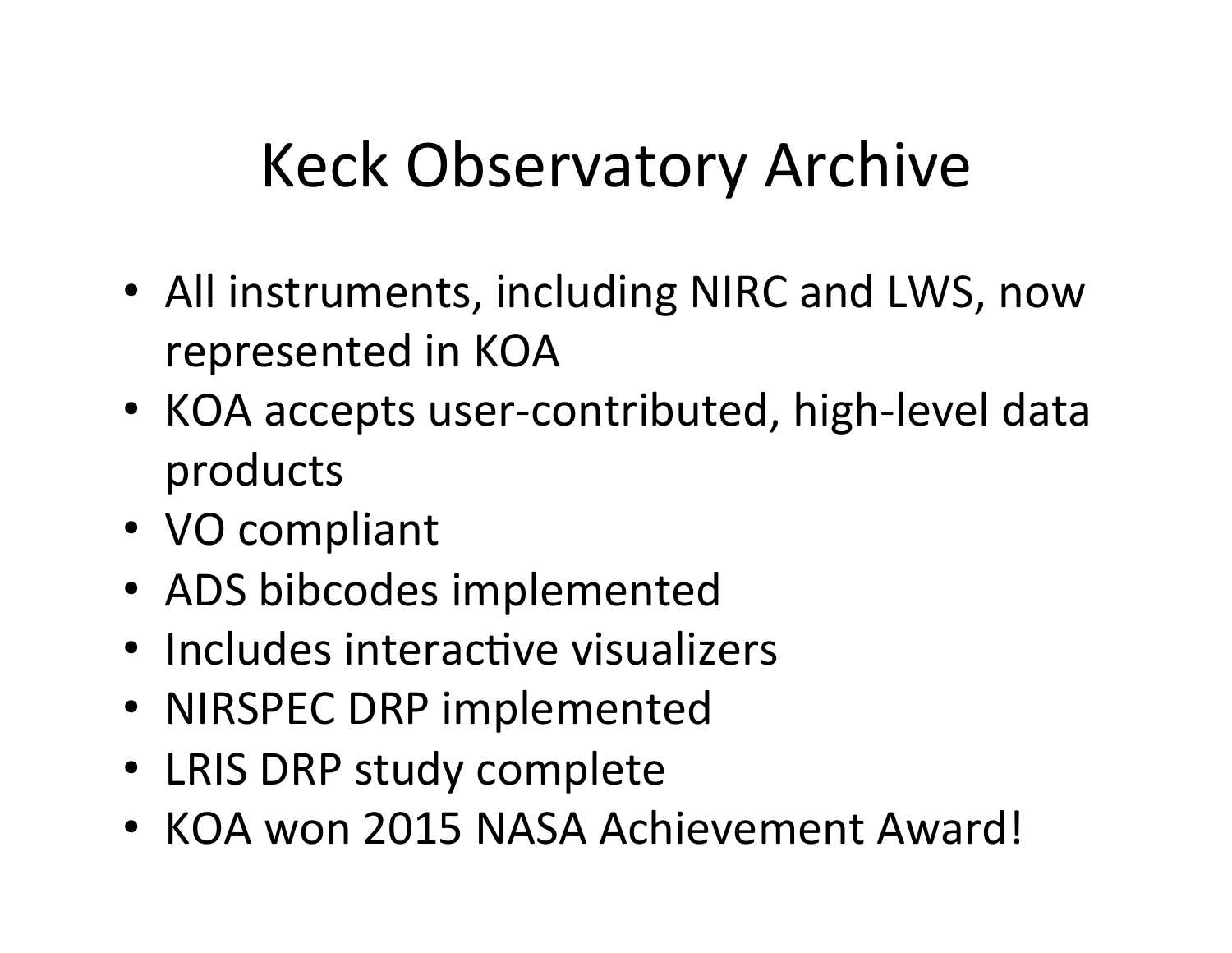# Mainland Observing

- Now available at 10 mainland-only sites and 5 eavesdrop sites
- Newest site is at USRA (Maryland)
- Mainland observing (eavesdrop + full remote) used more than 50% of all nights in 2015
- Recommend study of internet backup using current technology.
	- Very difficult to install ISDN line in CA these days.
	- What alternatives could be explored?
	- Report results to SSC in November 2016.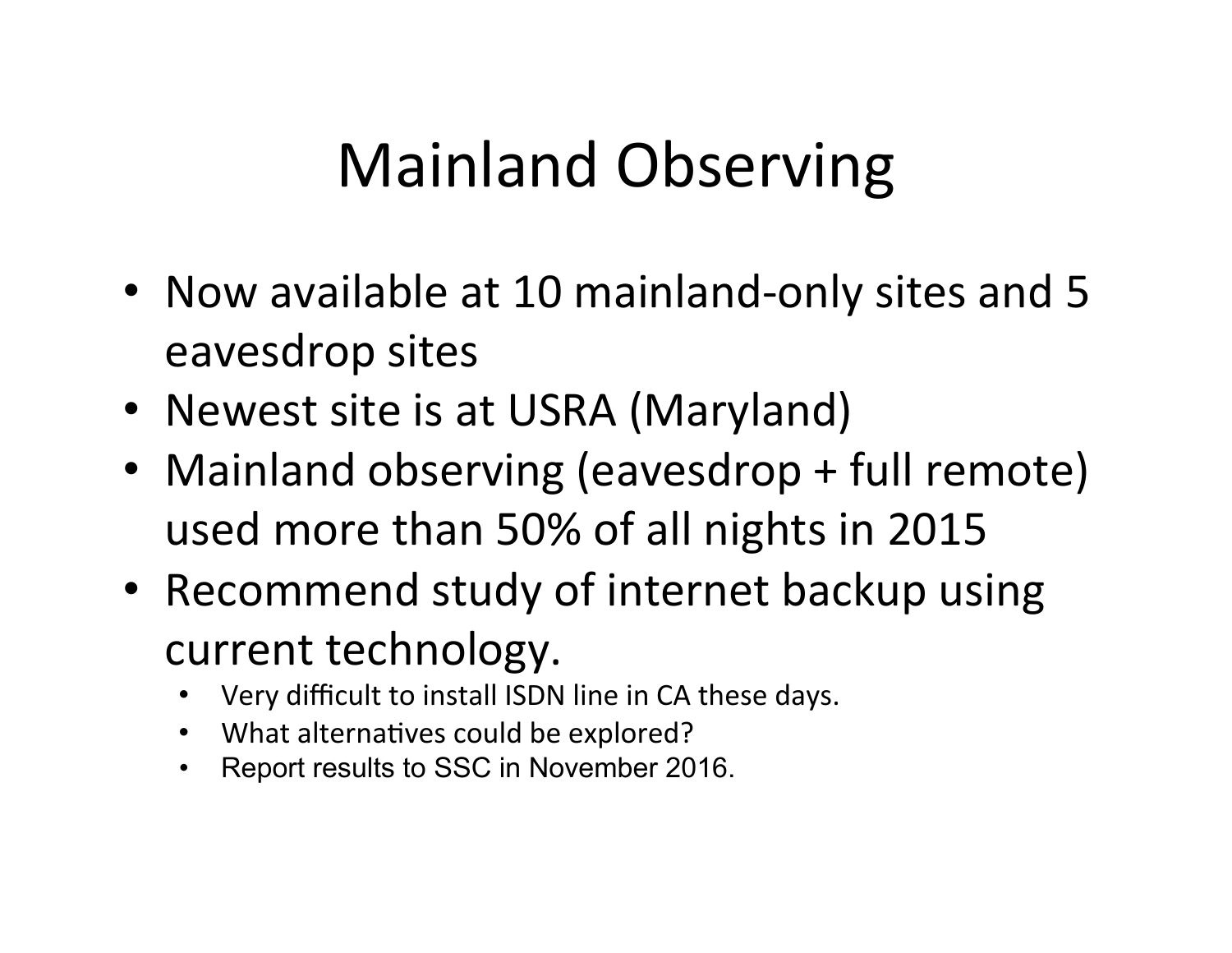#### **NIRES**

Remaining tests and technical issues, both hardware and software, are being worked at Caltech.

The list of remaining issues is quite short, major one is electrical noise.

*Ship date no earlier than Apr 2016, still highly uncertain.* 

Observatory plans for first light and shared risk science to be made as warranted in the future*.* 

The WMKO community eagerly awaits this instrument and the new scientific opportunities it provides for full spectral coverage in a single exposure over the 0.9 to 2.4 micron region.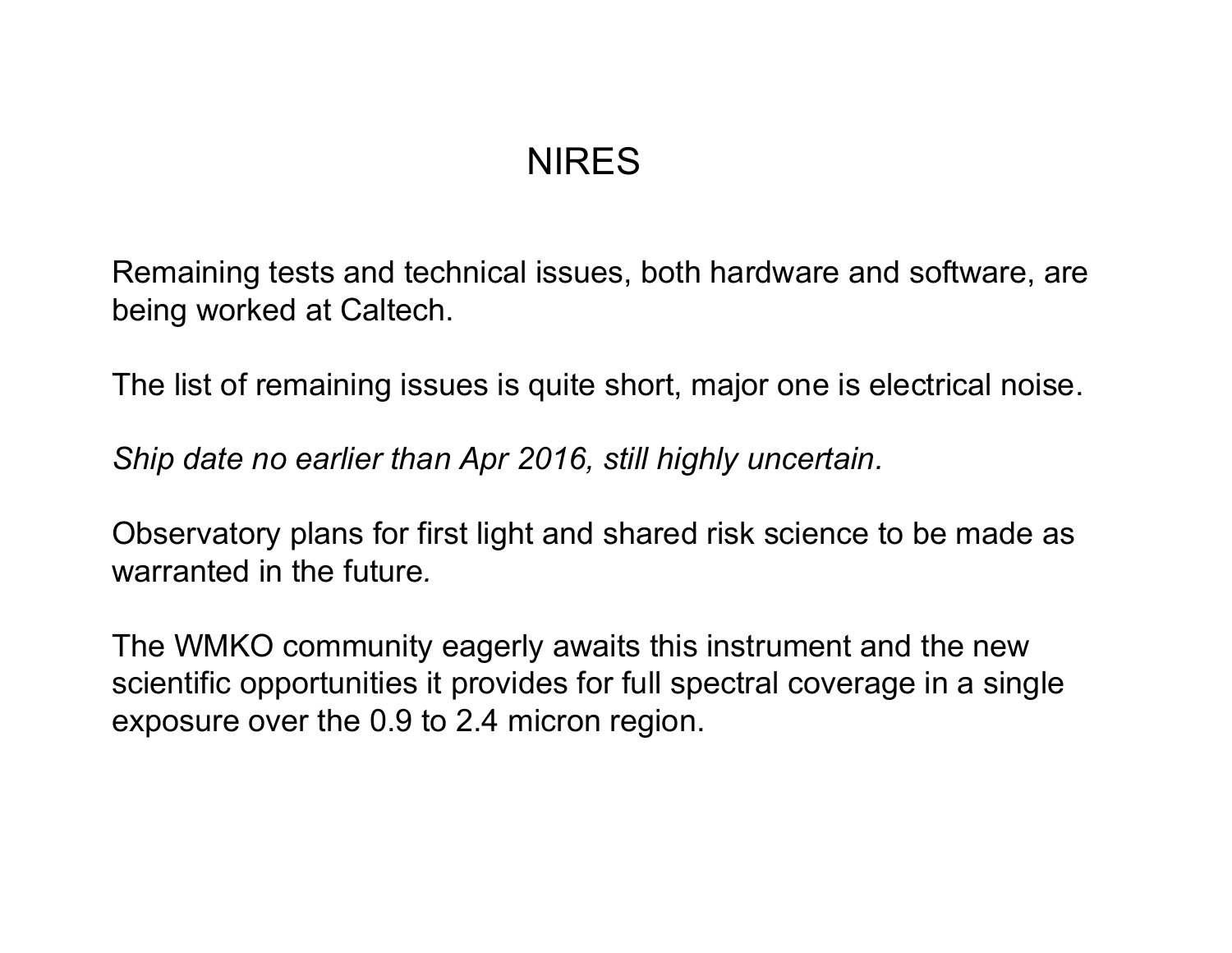# **AO** Operations

- Fixed L-band elongation
- TRICK transition to operation underway
	- . There are still some TRICK faults that need to be fixed.
	- . Keck II center launch completed.
- Vector Vortex experiment: Plan to transition to operational capability
- LGSAO fault trends show increase in laser or laser uplink related to center launch system.
- LGSAO time lost to weather is 23% over 10 years (due to stringent weather requirements). Some of this time was used for NGS AO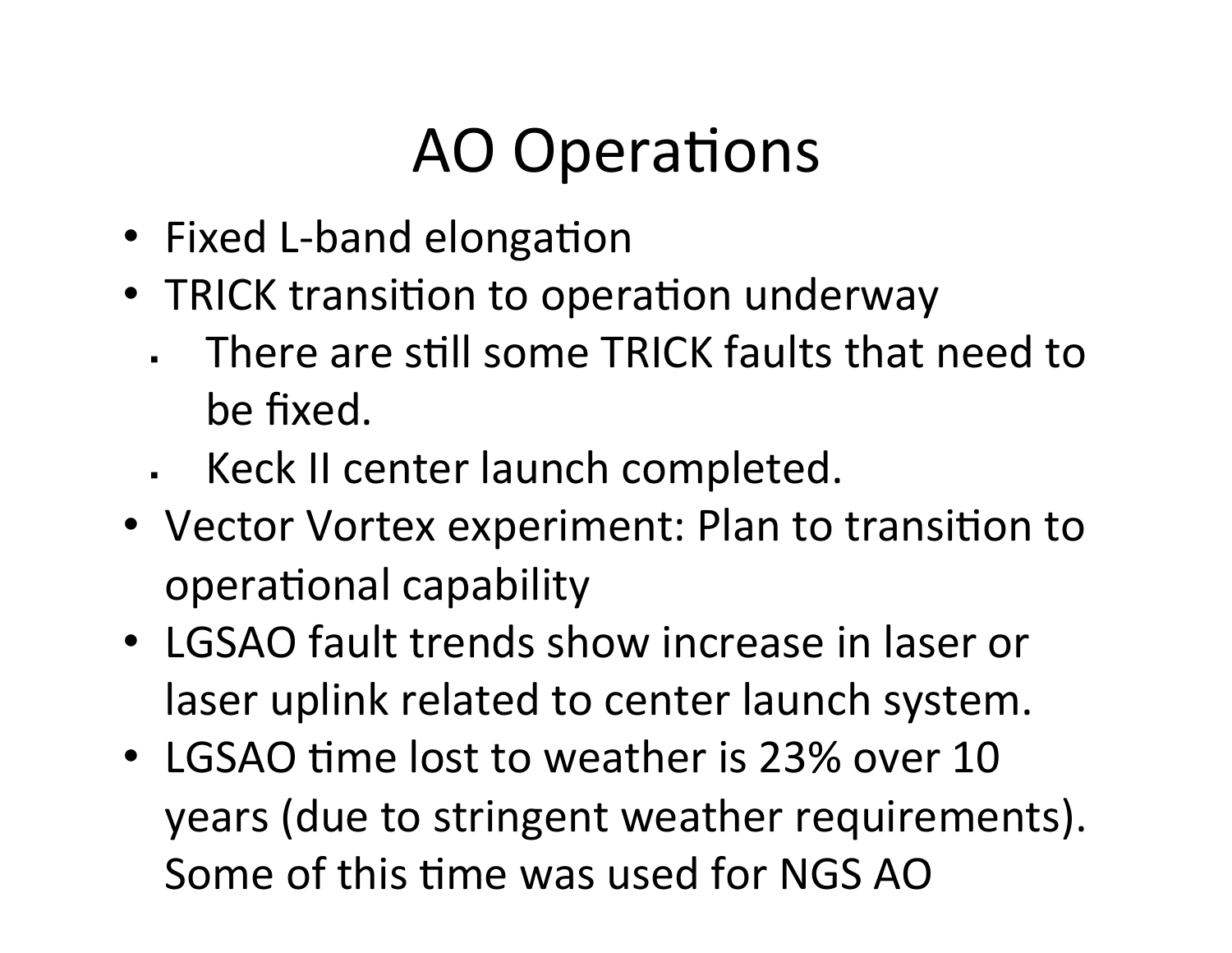### WMKO Visiting Postdoc Concept

• Proposal from Australia to fund postdocs to visit Keck Observatory for 3-12 months

– *Training+opportunity+for+young+scien5sts+*  $-$  *Potential for additional workforce at WMKO*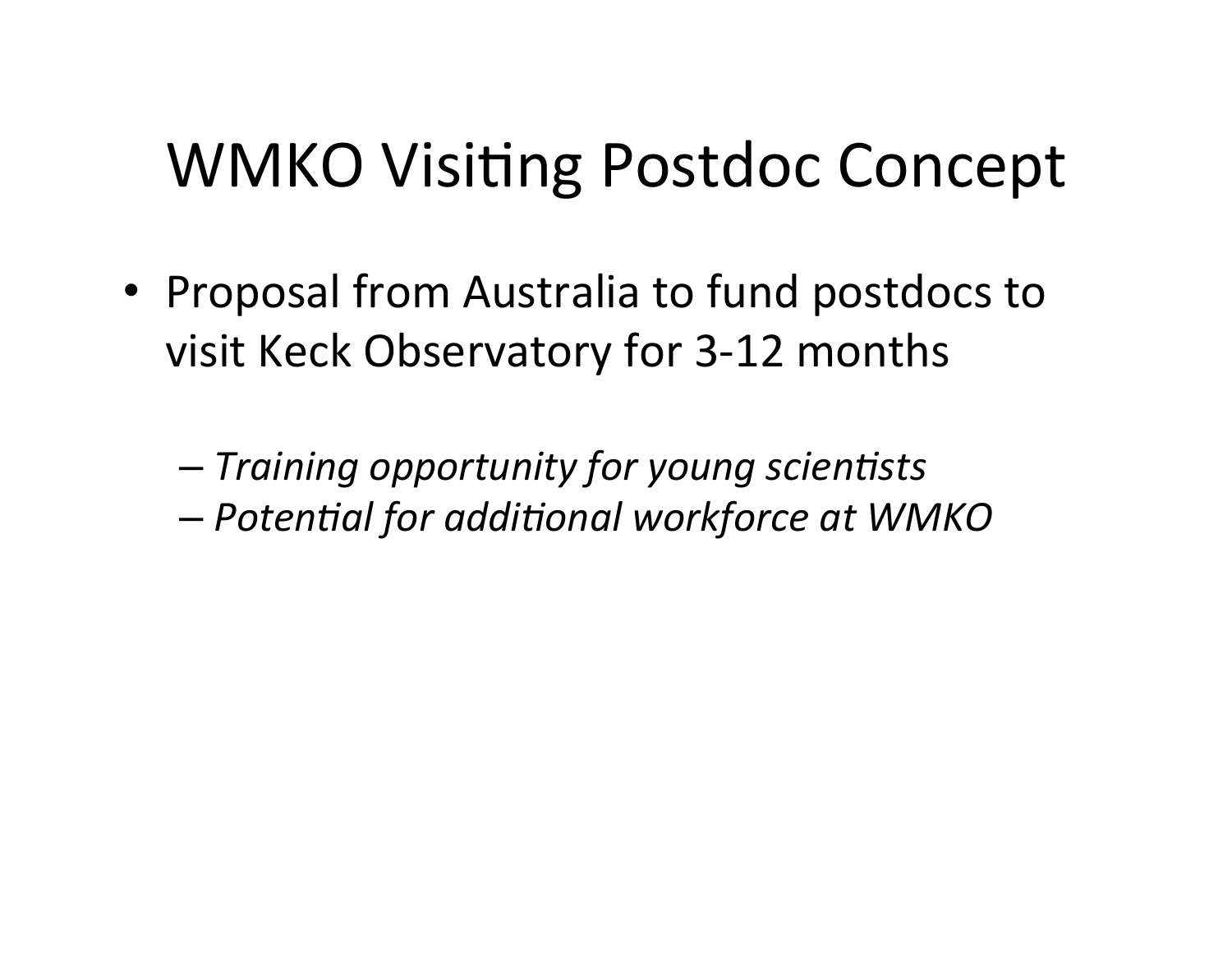## WMKO Visiting Postdoc Concept

Items for consideration

- $-$  *Potentially good for Keck Observatory*
- *WMKO+should+define+projects+that+correspond+to+* their priorities and needs. WMKO should be *involved in selection of participants, who must have+appropriate+skills*
- *Any+WMKO+partner+can+choose+to+par5cipate*
- $-$  *Science supervision required ? one solution is half*fime at home institution and half-time at WMKO
- $-$  A very small number of postdocs at any given time
- *Projects+selected+based+on+a+realis5c+expecta5on+* of what a postdoc can accomplish in a few months